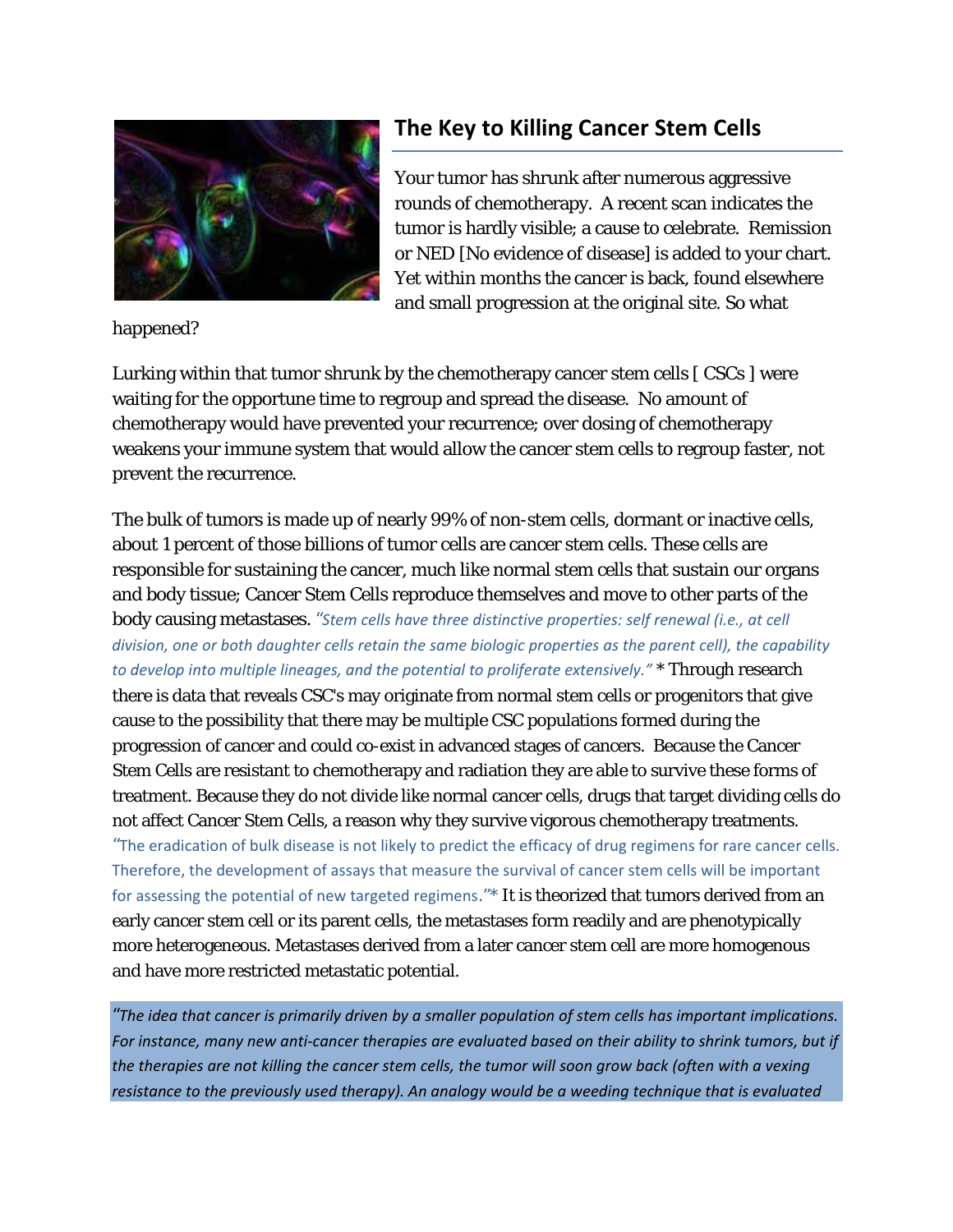*based on how low it can chop the weed stalks—but no matter how low the weeks are cut, if the roots aren't taken out, the weeds will just grow back." \*\**



Each recurrence or each new metastases allows the cancer to

become more aggressive; surviving resistant normal cancer cells combined with the Cancer Stem Cells produce resistant aggressive tumors. If the continued aggressive chemotherapy and radiation treatments do not weaken the body to a fatal point, the aggressive progression of metastases will cause death.

## Hear what Dr Jimenez discusses with Ty Bollinger about Cancer Stem Cells

## **So what can you do to overcome Cancer Stem Cells?**

'It has become clear that clearing the body of cancer stem cells will be crucial if effective anti‐cancer therapies are to be developed' says Xin Lu \*\*\*

In 1906 Dr John Beard, embryologist proposed pancreatic proteolytic digestive enzymes were a major defense against cancer, using certain enzymes a break down of the protective coating protein on cancer stem cells would occur making them susceptible to the immune system to identify them and attack them. The coating on the stem cells when exposed to pancreatic enzymes causes it to becomes sticky and dissolve allowing the immune system to do its job. Dr Young S. Kim of the National Cancer Institute found in research that numerous natural compounds can kill off CSC or perhaps normalize them. Science shows our DNA which rarely mutates; therefore is it believed stem cells become blocked by proteins and cannot communicate causing them to replicate and create matastases. The science of Epigenetics is finding in light of much new research into drugs that will unblock these CSC from their protein covering, there are natural compounds already known that will have an unblocking effect. This are known as Bioctive Natural Compounds. The use of Bioactive natural compounds can provide the body with compounds having the ability to break-down the sticky protein covering. These include: Vitamin D, Curcumin, Resveratrol, Fish/krill oils (Omega-3), Catechins (EGCG), Conjugated Linoleic Acid , Coenzyme Q10, Indole 3 Carbinol/DIM, Sulphorapanes, Quercetin, Grape Seed Extract, Modified Citrus Pectin. Anthocyanins (deep purple of beetroot, plums, aubergine), Melatonin, Pomegranate, Soy/Genistein, Lycopene, Pterostilbene, Coffee Diterpine, Apigenin, Silibinin, N-acetylcysteine, Vitamin E, Choline and Piperine. Therapeutic doses in order to achieve the result are needed. Using a variety of the Bioactive natural compounds will help reach that goal.

Although polyphenols in fruit and vegetables may help to reduce the risk of cancer, few protective effects have been firmly established perhaps due to uncontrolled conditions and factors as well as timing of ingestion. If you controlled the intake of the polyphenols the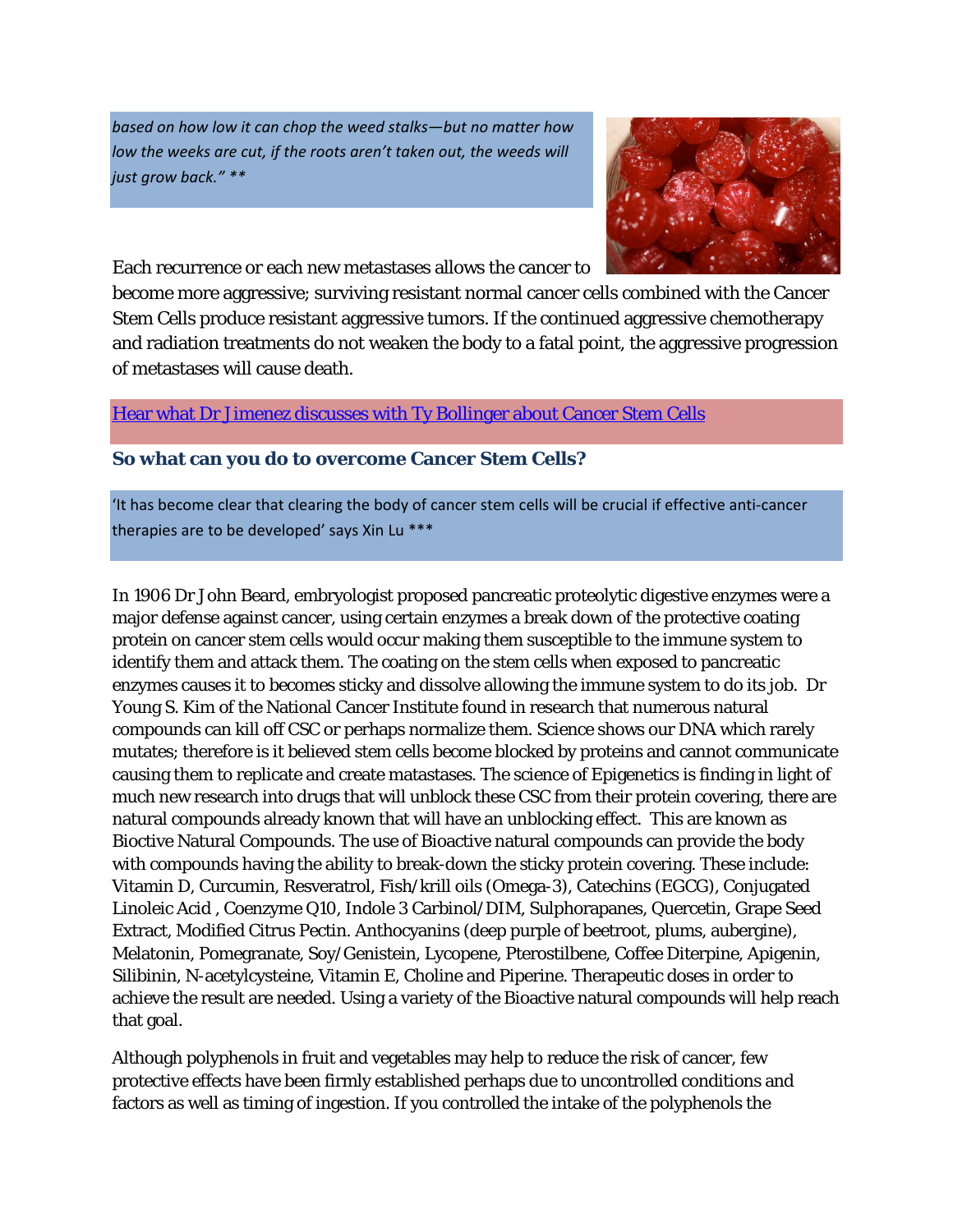achievement of breaking down the protein covering could occur. Ellagitannins are polyphenolic antioxidants abundantly found in fruits, seeds, and nuts. The metabolite of ellagitannins: ellagic acid is formed during digestion the ellagic acid when ingested directly is virtually destroyed in the digestive tract; however, when ellagic acid is carried into the digestive tract by ellagitannins, the ellagic acid separates from the ellagitannins and enters the bloodstream in effective amount. Researchers have found that when a variety of cancer cells are exposed to ellagic acid in testing, the ellagic acid disrupts the life cycle of cancer cells through breaking- down the protein covering and helping to prevent proliferation, thus cell death occurs. No harm is done to healthy cells. Ellagic acid is found in plant foods, especially red fruits and some nuts, and specifically in 46 different varieties of fruits and nuts. Ellagitannins are found in, for example, raspberries, blackberries, acai berries, pecans and walnuts. Studies have indicated that the main metabolite of ellagitannins (ellagic acid) is an effective anticancer agent with the potential at preventing cancers of the cervix, colon, prostate; breast, esophagus, and skin have been studied. The Ellagitannin complex is present in relatively high concentrations in red raspberries which is believed to be the most concentrated source of ellagic acid.

## **So what does this all mean?**

When a mutation or damaged cell by way toxic exposure or other cause, embeds itself much like an embryo does in a woman's uterus, a cancerous growth begins to occur. Once established a few of these cells become the Cancer Stem Cells. A protective protein coating keeps mainstream treatments of chemotherapy and radiation from killing them off. No matter how much chemo you pump into the patient the CSC's will continue to progress. They are responsible for the metastases in advanced stages of cancer. If you could kill them, the cancer would begin to resolve. While drugs are beginning to be studied to date there is no known absolute drug that can accomplish this. Meanwhile there are Bioactive Natural Compound but most importantly there are Ellagitannin Complex that are easily dosed in high therapeutic doses that can achieve the break-down of the protective protein allowing the immune system along with targeted treatments to kill off the exposed cancer stem cells. Once the CSCs are killed off normal cancer cells are unable to continue and will be killed off systematically by the same means of treatment.

Jesicha's Hope [www.jesichashope.org](http://www.jesichashope.org/) is an organization that has the expertise to guide and assist you without charge to help offer you options that will enable you to achieve the goal of helping to overcome cancer through effective organic approaches to find the cause, kill the cancer stem cells, build up the immune system, find effective natural treatments and repair the body. Sources for treatment and to overcome the cancer stem cells will be given freely by a staff member of Jesicha's Hope or you may find some sources they approve through Nurturtech, [www.nurturtech.com](http://www.nurturtech.com/) 

References:

\* [http://williams.medicine.wisc.edu/cancer\\_stem\\_cells.pdf](http://williams.medicine.wisc.edu/cancer_stem_cells.pdf)